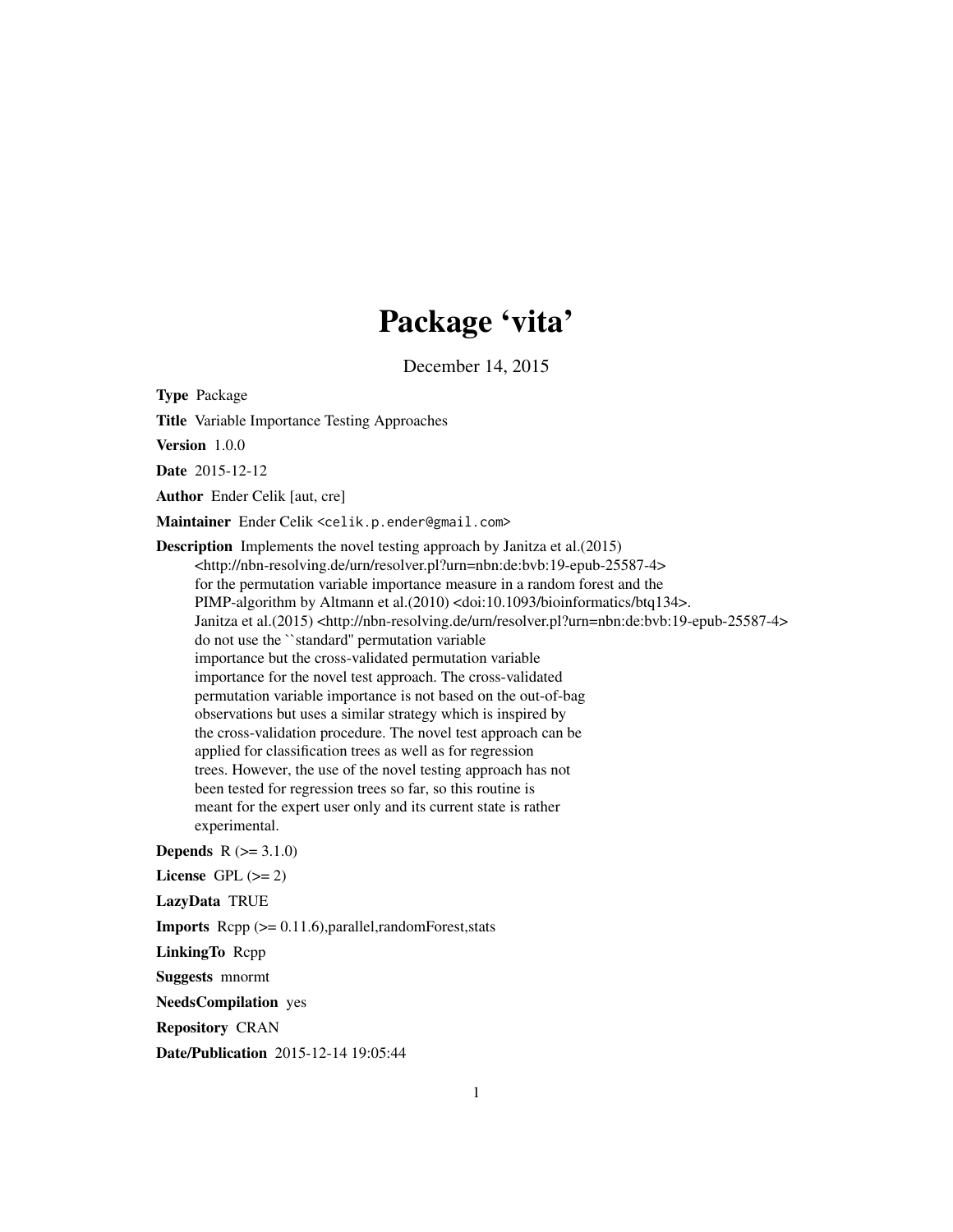# <span id="page-1-0"></span>R topics documented:

| Index | 10 |
|-------|----|
|       |    |

vita-package *Variable importance testing approaches (vita)*

### Description

Implements the novel testing approach by Janitza et al.(2015) for the permutation variable importance measure in a random forest and the PIMP-algorithm by Altmann et al.(2010). Janitza et al.(2015) do not use the "standard" permutation variable importance but the cross-validated permutation variable importance for the novel test approach. The cross-validated permutation variable importance is not based on the out-of-bag observations but uses a similar strategy which is inspired by the cross-validation procedure. The novel test approach can be applied for classification trees as well as for regression trees. However, the use of the novel testing approach has not been tested for regression trees so far, so this routine is meant for the expert user only and its current state is rather experimental.

#### Details

#### The novel test approach ([NTA](#page-7-1)):

The observed non-positive permutation variable importance values are used to approximate the distribution of variable importance for non-relevant variables. The null distribution Fn0 is computed by mirroring the non-positive variable importance values on the y-axis. Given the approximated null importance distribution, the p-value is the probability of observing the original PerVarImp or a larger value. This testing approach is suitable for data with large number of variables without any effect.

PerVarImp should be computed based on the hold-out permutation variable importance measures. If using standard variable importance measures the results may be biased.

This function has not been tested for regression tasks so far, so this routine is meant for the expert user only and its current state is rather experimental.

#### Cross-validated permutation variable importance ([CVPVI](#page-4-1)):

This method randomly splits the dataset into k sets of equal size. The method constructs k random forests, where the l-th forest is constructed based on observations that are not part of the l-th set. For each forest the fold-specific permutation variable importance measure is computed using all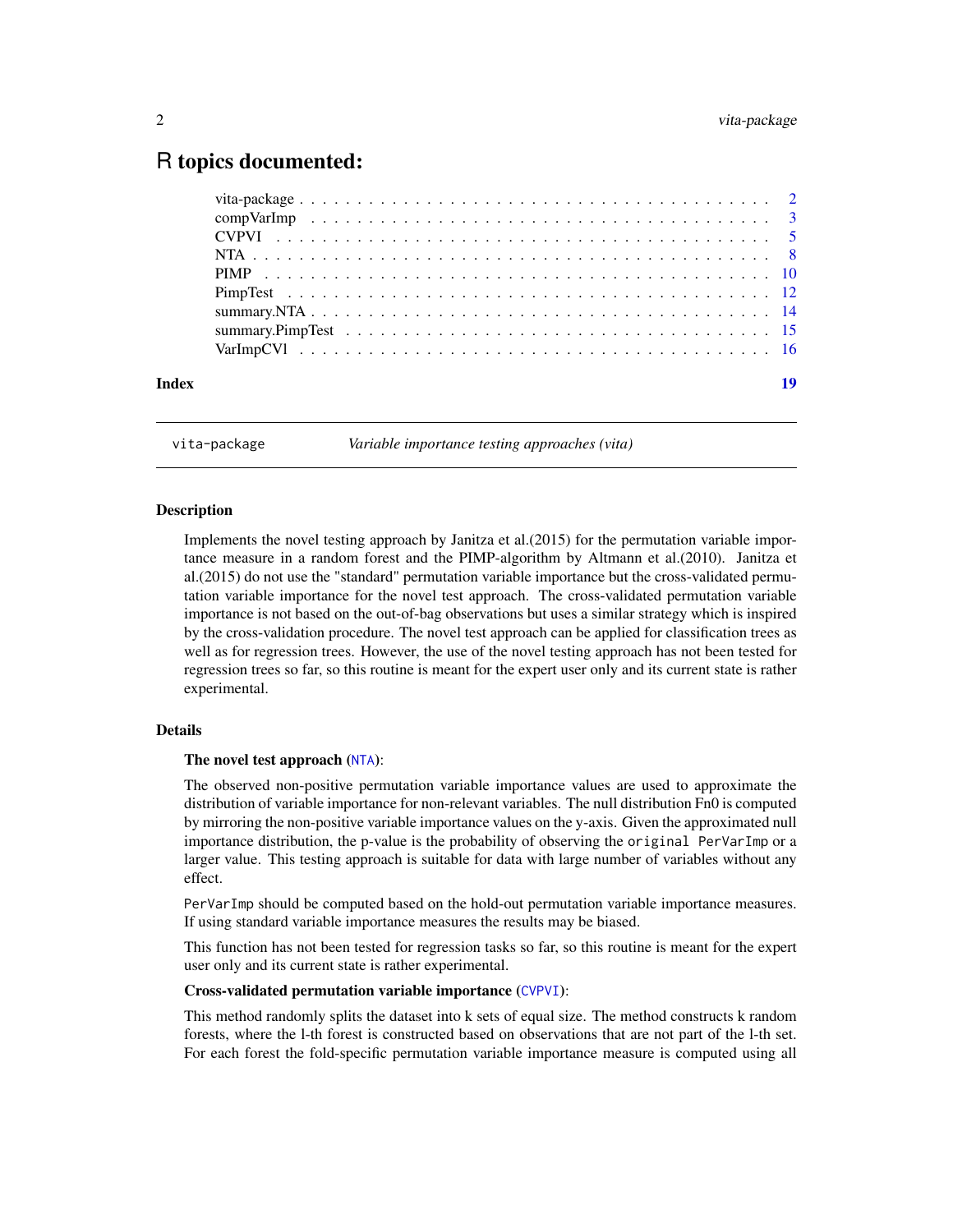# <span id="page-2-0"></span>compVarImp 3

observations in the l-th data set: For each tree, the prediction error on the l-th data set is recorded. Then the same is done after permuting the values of each predictor variable.

The differences between the two prediction errors are then averaged over all trees. The crossvalidated permutation variable importance is the average of all k-fold-specific permutation variable importances. For classification the mean decrease in accuracy over all classes is used and for regression the mean decrease in MSE.

#### PIMP testing approach ([PIMP](#page-9-1)):

The PIMP-algorithm by Altmann et al. (2010) permutes S times the response variable  $\gamma$ . For each permutation of the response vector  $y^{*s}$ , a new forest is grown and the permutation variable importance measure ( $VarImp^{*s}$ ) for all predictor variables X is computed. The vector perVarImp^{s} for every predictor variables are used to approximate the null importance distributions.

Given the fitted null importance distribution, the p-value is the probability of observing the *original VarImp* or a larger value.

#### Author(s)

Ender Celik

#### References

Breiman L. (2001), *Random Forests*, Machine Learning 45(1),5-32, <doi:10.1023/A:1010933404324>

Altmann A.,Tolosi L., Sander O. and Lengauer T. (2010),*Permutation importance: a corrected feature importance measure*, Bioinformatics Volume 26 (10), 1340-1347, <doi:10.1093/bioinformatics/btq134>

Janitza S, Celik E, Boulesteix A-L, (2015), *A computationally fast variable importance test for random forest for high dimensional data*,Technical Report 185, University of Munich <[http://](http://nbn-resolving.de/urn/resolver.pl?urn=nbn:de:bvb:19-epub-25587-4) [nbn-resolving.de/urn/resolver.pl?urn=nbn:de:bvb:19-epub-25587-4](http://nbn-resolving.de/urn/resolver.pl?urn=nbn:de:bvb:19-epub-25587-4)>

#### See Also

[PIMP](#page-9-1), [NTA](#page-7-1), [CVPVI](#page-4-1), [importance](#page-0-0), [randomForest](#page-0-0)

compVarImp *Compute permutation variable importance measure*

#### **Description**

Compute permutation variable importance measure from a random forest for classification and regression.

# Usage

compVarImp(X, y,rForest,nPerm=1)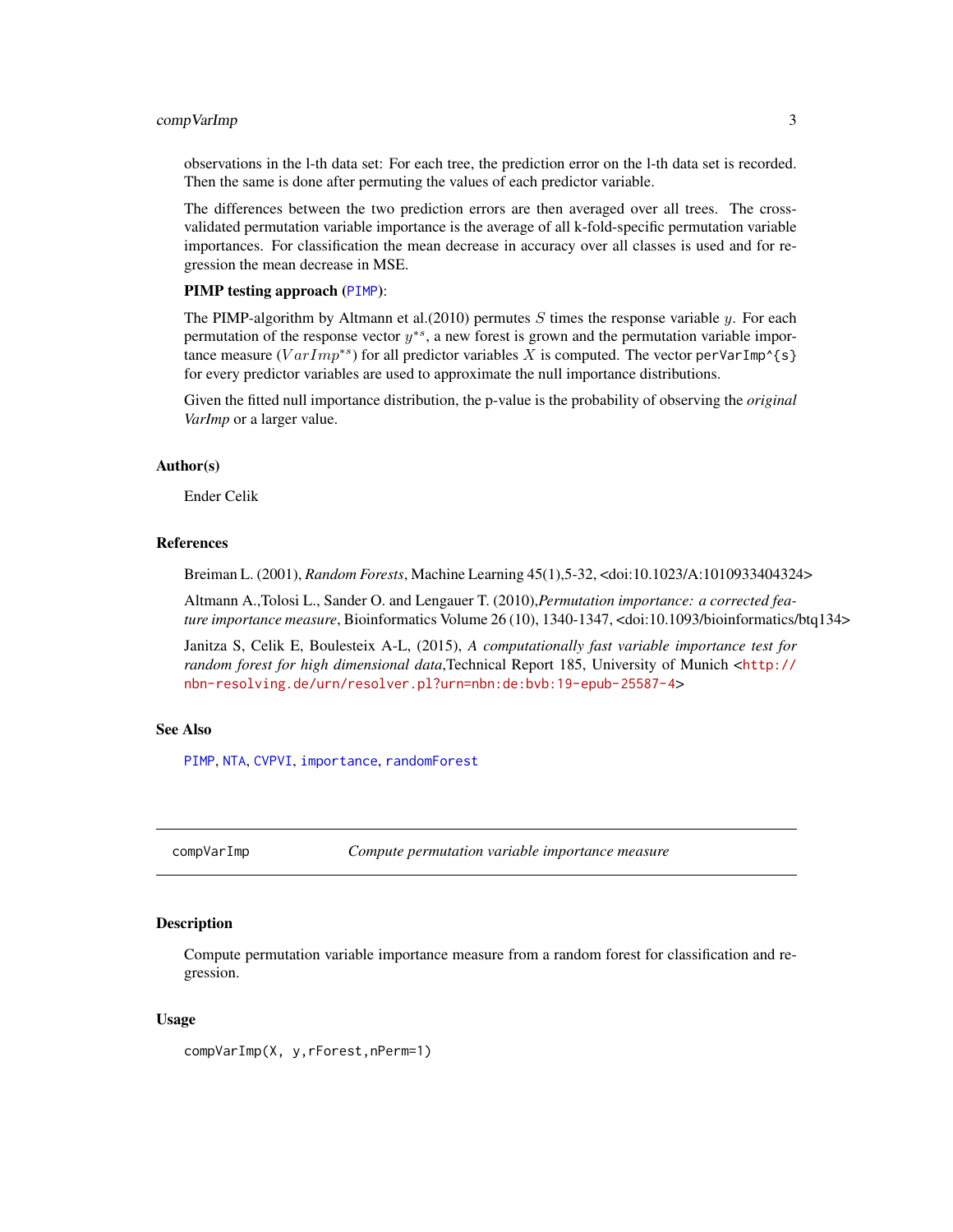#### <span id="page-3-0"></span>Arguments

| X       | a data frame or a matrix of predictors.                                                                                                                                                                                  |
|---------|--------------------------------------------------------------------------------------------------------------------------------------------------------------------------------------------------------------------------|
| У       | a response vector. If a factor, classification is assumed, otherwise regression is<br>assumed.                                                                                                                           |
| rForest | an object of class random Forest, keep forest, keep in bag must be set to True.                                                                                                                                          |
| nPerm   | Number of times the OOB data are permuted per tree for assessing variable<br>importance. Number larger than 1 gives slightly more stable estimate, but not<br>very effective. Currently only implemented for regression. |

# Details

The permutation variable importance measure is computed from permuting OOB data: For each tree, the prediction error on the out-of-bag observations is recorded. Then the same is done after permuting a predictor variable. The differences between the two error rates are then averaged over all trees.

# Value

| importance   | The permutation variable importance measure. A matrix with nclass $+1$ (for<br>classification) or one (for regression) columns. For classification, the first nclass<br>columns are the class-specific measures computed as mean decrease in accuracy.<br>The nclass $+$ 1st column is the mean decrease in accuracy over all classes. For<br>regression the mean decrease in MSE is given. |
|--------------|---------------------------------------------------------------------------------------------------------------------------------------------------------------------------------------------------------------------------------------------------------------------------------------------------------------------------------------------------------------------------------------------|
| importanceSD | The "standard errors" of the permutation-based importance measure. For classi-<br>fication, a p by nclass $+1$ matrix corresponding to the first nclass $+1$ columns<br>of the importance matrix. For regression a vector of length p.                                                                                                                                                      |
| type         | one of regression, classification                                                                                                                                                                                                                                                                                                                                                           |

# References

Breiman L. (2001), *Random Forests*, Machine Learning 45(1),5-32, <doi:10.1023/A:101093340432>

# See Also

[importance](#page-0-0), [randomForest](#page-0-0),[CVPVI](#page-4-1)

```
##############################
# Classification #
##############################
## Simulating data
X = \text{replicate}(8, \text{norm}(100))X= data.frame( X) #"X" can also be a matrix
z = with(X, 5*X1 + 3*X2 + 2*X3 + 1*X4 -5*X5 - 9*X6 - 2*X7 + 1*X8pr = 1/(1+exp(-z)) # pass through an inv-logit function
y = as.factor(rbinom{100,1,pr})
```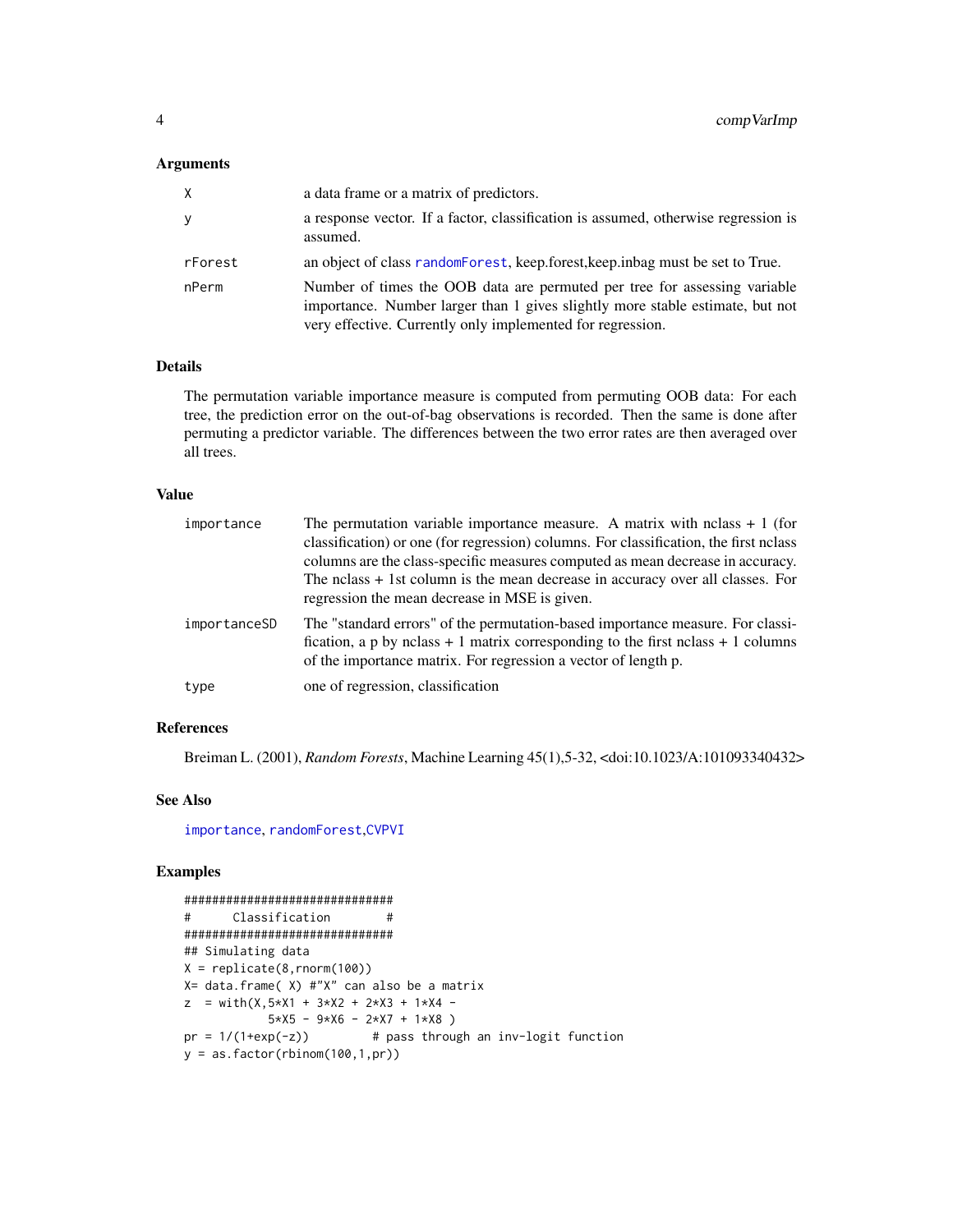# <span id="page-4-0"></span>**CVPVI**

#### ##############################

```
## Classification with Random Forest:
library("randomForest")
cl.rf= randomForest(X, y, mtry = 3, ntree=100,
                     importance=TRUE, keep.inbag = TRUE)
```
#### ##############################

```
## Permutation variable importance measure
vari= compVarImp(X,y,cl.rf)
```
#### ##############################

```
#compare them with the original results
cbind(cl.rf$importance[,1:3],vari$importance)
cbind(cl.rf$importance[,3], vari$importance[,3])
cbind(cl.rf$importanceSD, vari$importanceSD)
cbind(cl.rf$importanceSD[,3], vari$importanceSD[,3])
cbind(cl.rf$type,vari$type)
```
#### ##############################

```
#Regression
                               ################################
## Simulating data
X = \text{replicate}(8, \text{norm}(100))X= data.frame( X) #"X" can also be a matrix
y= with(X,5*X1 + 3*X2 + 2*X3 + 1*X4 -
          5*X5 - 9*X6 - 2*X7 + 1*X8)
#############################
## Regression with Random Forest:
library("randomForest")
reg.rf= randomForest(X, Y, mtry = 3, ntree=100,
                      importance=TRUE, keep. inbag = TRUE)
```
# #############################

```
## Permutation variable importance measure
vari= compVarImp(X,y,reg.rf)
```
#### ##############################

```
#compare them with the original results
cbind(importance(reg.rf, type=1, scale=FALSE), vari$importance)
cbind(reg.rf$importanceSD,vari$importanceSD)
cbind(reg.rf$type,vari$type)
```

```
CVPVI
```
Cross-validated permutation variable importance measure

#### **Description**

Compute cross-validated permutation variable importance measure from a random forest for classification and regression.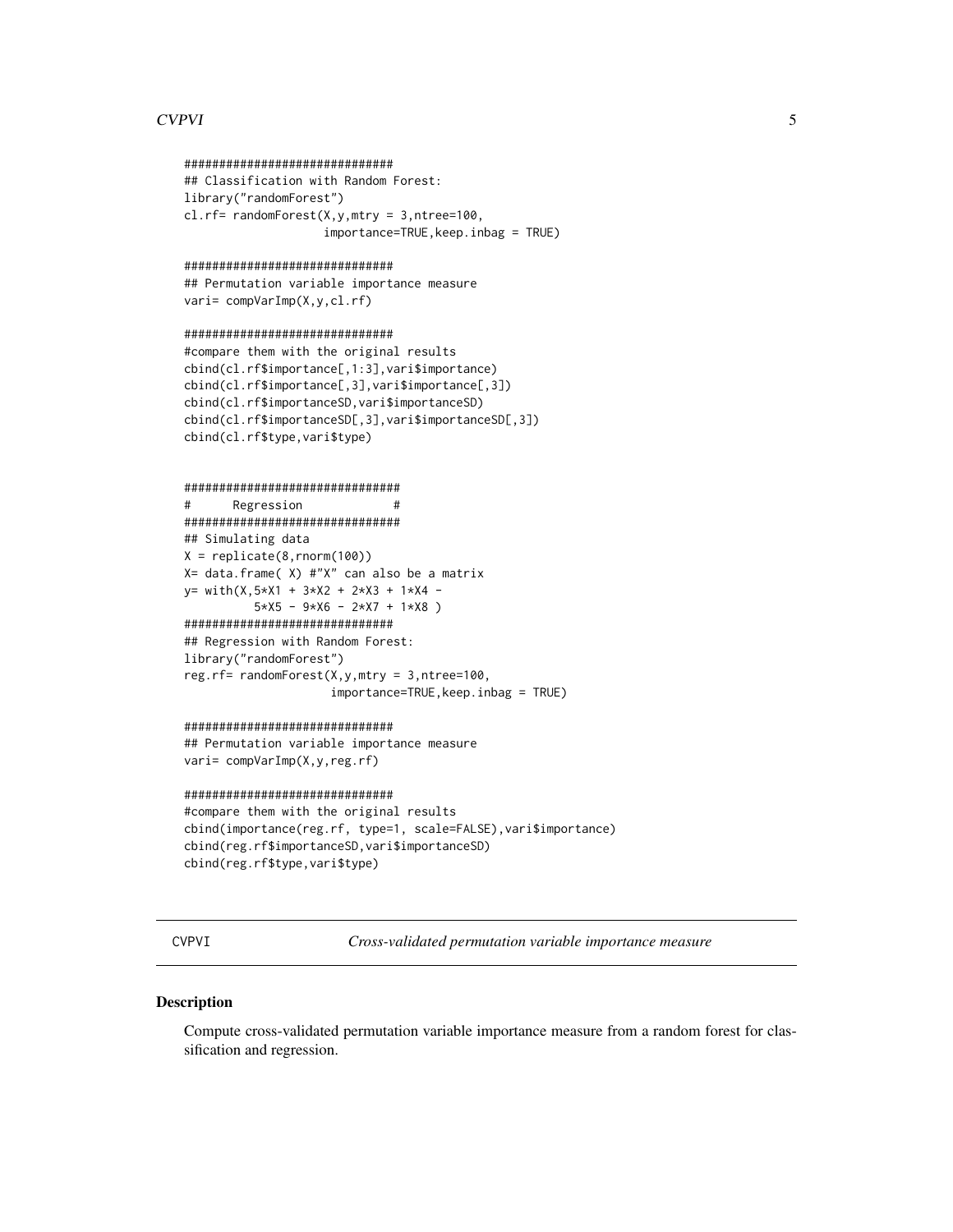# <span id="page-5-0"></span>Usage

```
## Default S3 method:
CVPVI(X, y, k = 2, mtry= if (!is.null(y) & !is.factor(y))max(floor(ncol(X)/3), 1) else floor(sqrt(ncol(X))),
   ntree = 500, nPerm = 1, parallel = FALSE, ncores = 0, seed = 123, ...)
## S3 method for class 'CVPVI'
print(x, \ldots)
```
# Arguments

| χ        | a data frame or a matrix of predictors.                                                                                                                                                                                                          |
|----------|--------------------------------------------------------------------------------------------------------------------------------------------------------------------------------------------------------------------------------------------------|
| y        | a response vector.                                                                                                                                                                                                                               |
| k        | an integer for the number of folds. Default is $k = 2$                                                                                                                                                                                           |
| mtry     | Number of variables randomly sampled as candidates at each split for the 1-th<br>forest. Note that the default values are different for classification (mtry=sqrt(p)<br>where $p$ is number of variables in $x$ ) and regression ( $mtry=p/3$ ). |
| ntree    | Number of trees to grow for the 1-th forest. Default is ntree=500.                                                                                                                                                                               |
| nPerm    | Number of times the 1-th data set are permuted per tree for assessing variable<br>fold-specific permutation variable importance. Default is nPerm=1.                                                                                             |
| parallel | Should the CVPVI implementation run parallel? Default is parallel=FALSE<br>and the number of cores is set to one. The parallelized version of the CVPVI<br>implementation are based on mclapply and so are not available on Windows.             |
| ncores   | The number of cores to use, i.e. at most how many child processes will be run<br>simultaneously. Must be at least one, and parallelization requires at least two<br>cores. If ncores=0, then the half of CPU cores on the current host are used. |
| seed     | a single integer value to specify seeds. The "combined multiple-recursive gen-<br>erator" from L'Ecuyer (1999) is set as random number generator for the paral-<br>lelized version of the CVPVI implementation. Default is seed = 123.           |
| $\cdots$ | optional parameters for randomForest                                                                                                                                                                                                             |
| X        | for the print method, an CVPVI object                                                                                                                                                                                                            |

#### Details

This method randomly splits the dataset into k sets of equal size. The method constructs k random forests, where the l-th forest is constructed based on observations that are not part of the l-th set. For each forest the fold-specific permutation variable importance measure is computed using all observations in the l-th data set: For each tree, the prediction error on the l-th data set is recorded. Then the same is done after permuting the values of each predictor variable. The differences between the two prediction errors are then averaged over all trees. The cross-validated permutation variable importance is the average of all k-fold-specific permutation variable importances. For classification the mean decrease in accuracy over all classes is used and for regression the mean decrease in MSE.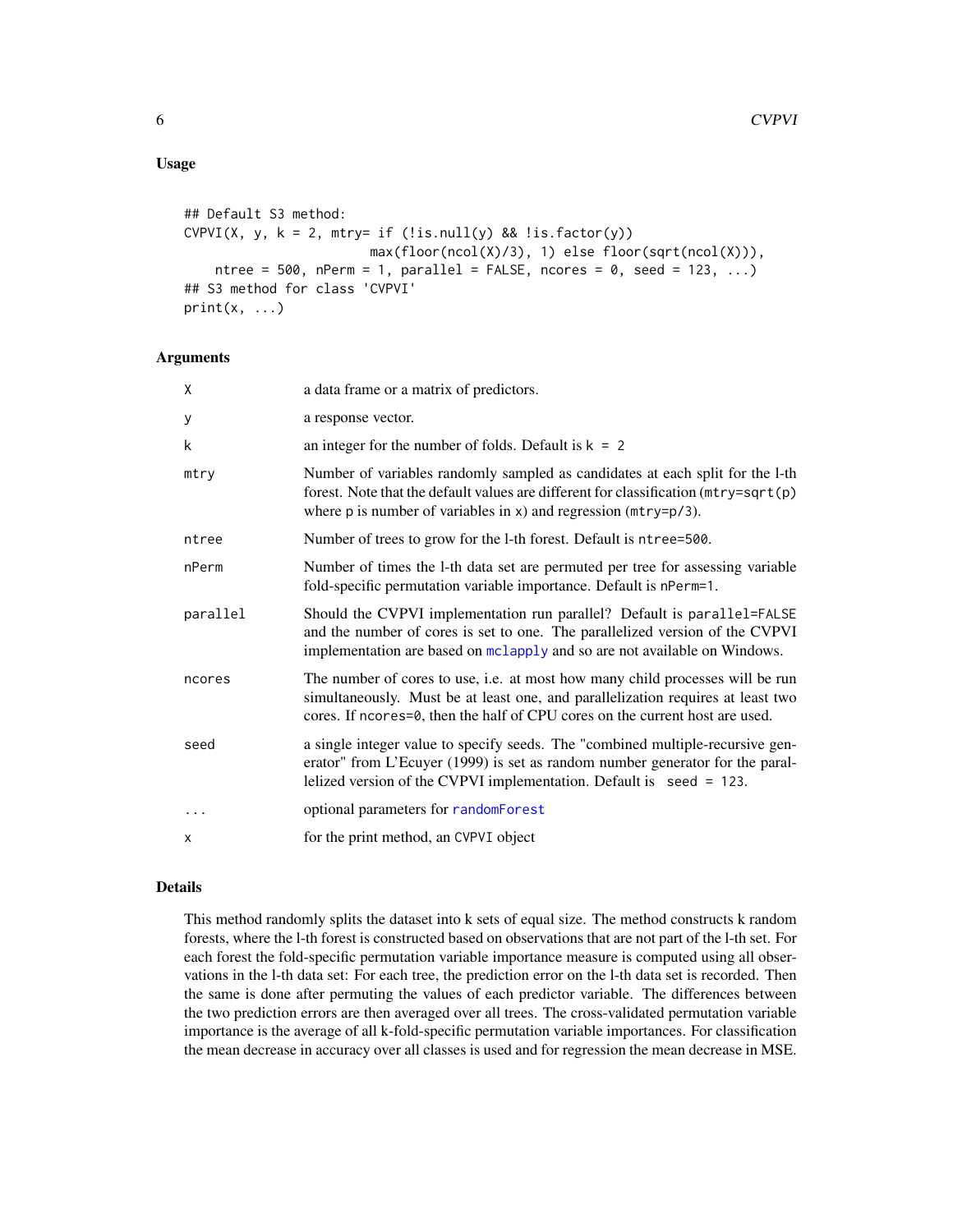# <span id="page-6-0"></span> $CVPVI$  7

# Value

| fold_varim | a p by k matrix of fold-specific permutation variable importances. For classi-<br>fication the mean decrease in accuracy over all classes. For regression mean<br>decrease in MSE. |
|------------|------------------------------------------------------------------------------------------------------------------------------------------------------------------------------------|
| cv_varim   | cross-validated permutation variable importances. For classification the mean<br>decrease in accuracy over all classes. For regression mean decrease in MSE.                       |
| type       | one of regression, classification                                                                                                                                                  |

#### References

Janitza S, Celik E, Boulesteix A-L, (2015), *A computationally fast variable importance test for random forest for high dimensional data*,Technical Report 185, University of Munich, <[http://](http://nbn-resolving.de/urn/resolver.pl?urn=nbn:de:bvb:19-epub-25587-4) [nbn-resolving.de/urn/resolver.pl?urn=nbn:de:bvb:19-epub-25587-4](http://nbn-resolving.de/urn/resolver.pl?urn=nbn:de:bvb:19-epub-25587-4)>

# See Also

[VarImpCVl](#page-15-1), [importance](#page-0-0), [randomForest](#page-0-0), [mclapply](#page-0-0)

#### Examples

```
##############################
# Classification #
##############################
## Simulating data
X = \text{replace}(10, \text{rnorm}(100))X= data.frame( X) #"X" can also be a matrix
z = with(X, 5*X1 + 3*X2 + 2*X3 + 1*X4 -5*X5 - 9*X6 - 2*X7 + 1*X8pr = 1/(1+exp(-z)) # pass through an inv-logit function
y = as.factor(rbinom{100,1,pr})##################################################################
# cross-validated permutation variable importance
cv\_vi = CVPVI(X, y, k = 2, mtry = 3, ntree = 1000, ncores = 4)print(cv_vi)
##################################################################
#compare them with the original permutation variable importance
```

```
library("randomForest")
cl.rf = randomForest(X, Y, mtry = 3, ntree = 1000, importance = TRUE)
```
round(cbind(importance(cl.rf, type=1, scale=FALSE),cv\_vi\$cv\_varim),digits=5)

```
###############################
# Regression #
##############################
```

```
##################################################################
## Simulating data:
X = \text{replicate}(10, \text{rnorm}(100))X = data. frame(X) #"X" can also be a matrix
```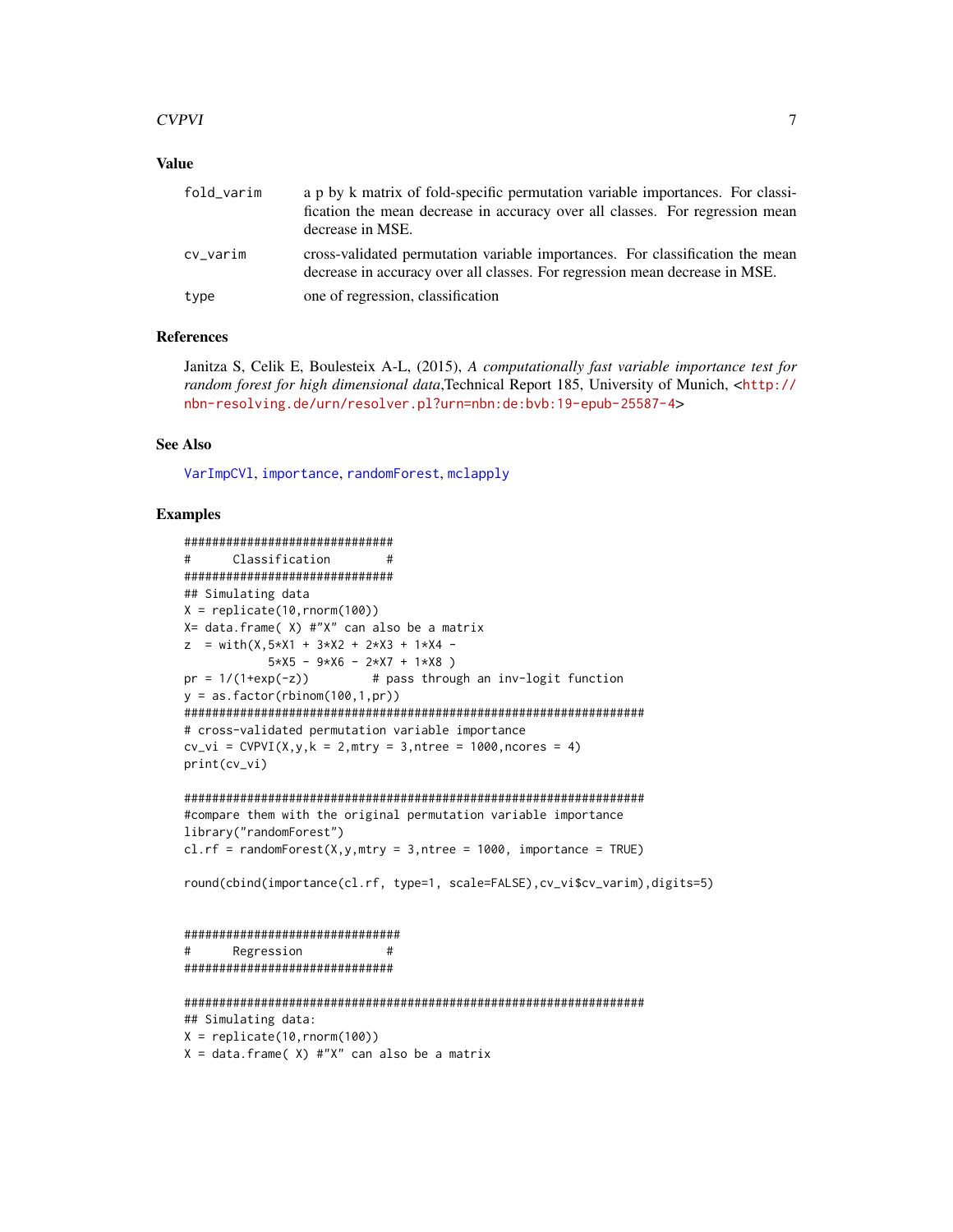```
y = with(X, 2*X1 + 2*X2 + 2*X3 + 1*X4 - 2*X5 - 2*X6 - 1*X7 + 2*X8)##################################################################
# cross-validated permutation variable importance
cv\_vi = CVPVI(X, y, k = 3, mtry = 3, ntree = 1000, ncores = 2)print(cv_vi)
##################################################################
#compare them with the original permutation variable importance
library("randomForest")
reg.rf = randomForest(X,y,mtry = 3,ntree = 1000, importance = TRUE)
```
round(cbind(importance(reg.rf, type=1, scale=FALSE),cv\_vi\$cv\_varim),digits=5)

<span id="page-7-1"></span>

NTA *Novel testing approach*

# Description

Calculates the p-values for each permutation variable importance measure, based on the empirical null distribution from non-positive importance values as described in Janitza et al. (2015).

#### Usage

## Default S3 method: NTA(PerVarImp) ## S3 method for class 'NTA'  $print(x, \ldots)$ 

#### **Arguments**

| PerVarImp               | permutation variable importance measures in a vector. |
|-------------------------|-------------------------------------------------------|
| x                       | for the print method, an NTA object                   |
| $\cdot$ $\cdot$ $\cdot$ | optional parameters for print                         |

#### Details

The observed non-positive permutation variable importance values are used to approximate the distribution of variable importance for non-relevant variables. The null distribution Fn0 is computed by mirroring the non-positive variable importance values on the y-axis. Given the approximated null importance distribution, the p-value is the probability of observing the original PerVarImp or a larger value. This testing approach is suitable for data with large number of variables without any effect.

PerVarImp should be computed based on the hold-out permutation variable importance measures. If using standard variable importance measures the results may be biased.

This function has not been tested for regression tasks so far, so this routine is meant for the expert user only and its current state is rather experimental.

<span id="page-7-0"></span>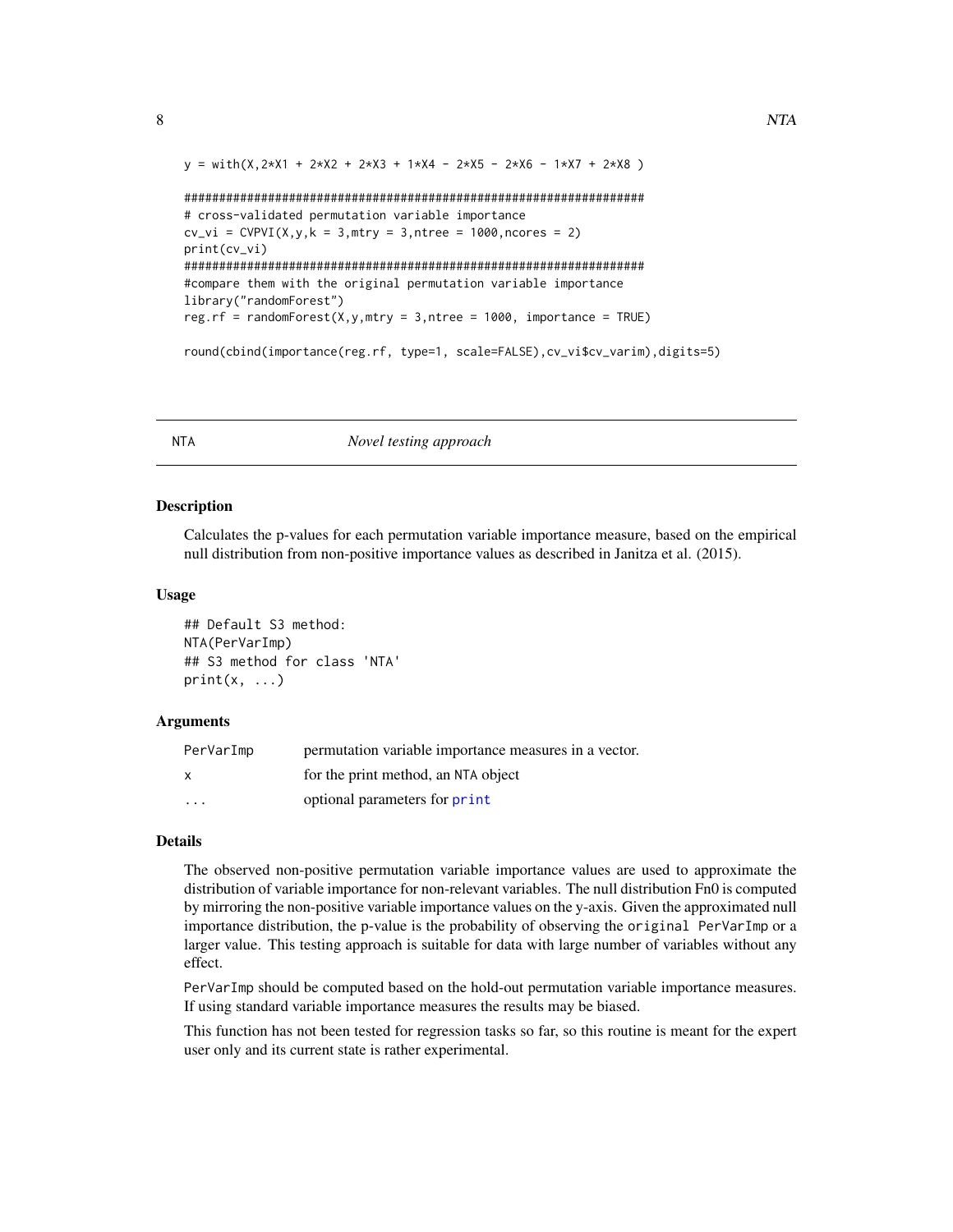# <span id="page-8-0"></span>**Value**

| PerVarImp | the orginal permutation variable importance measures.                                                                                        |
|-----------|----------------------------------------------------------------------------------------------------------------------------------------------|
| M         | The non-positive variable importance values with the mirrored values on the<br>$V - 2X1S$ .                                                  |
| pvalue    | the p-value is the probability of observing the orginal PerVarImp or a larger<br>value, given the approximated null importance distribution. |

# **References**

Janitza S, Celik E, Boulesteix A-L, (2015), A computationally fast variable importance test for random forest for high dimensional data, Technical Report 185, University of Munich, <http:// nbn-resolving.de/urn/resolver.pl?urn=nbn:de:bvb:19-epub-25587-4>

#### **See Also**

CVPVI.importance.randomForest

```
##############################
#Classification
                     ###############################
## Simulating data
X = \text{replicate}(100, \text{rnorm}(200))X= data.frame( X) #"X" can also be a matrix
z = with(X, 2*X1 + 3*X2 + 2*X3 + 1*X4 -2*X5 - 2*X6 - 2*X7 + 1*X8)
pr = 1/(1+exp(-z))# pass through an inv-logit function
y = as.factor(rbinom(200,1,pr))# cross-validated permutation variable importance
cv_v = CVPVI(X, y, k = 2, mtry = 3, ntree = 500, ncores = 2)#compare them with the original permutation variable importance
library("randomForest")
cl.rf = randomForest(X, y, mtry = 3, ntree = 500, importance = TRUE)
# Novel Test approach
cv_p = NTA(cv_vi$cv_varin)summary(cv_p, pless = 0.1)pvi_p = NTA(importance(cl.rf, type=1, scale=FALSE))
summary(pvi_p)
###############################
#Regression
                       ################################
```

```
## Simulating data:
```

```
X = replicate(100, rnorm(200))
```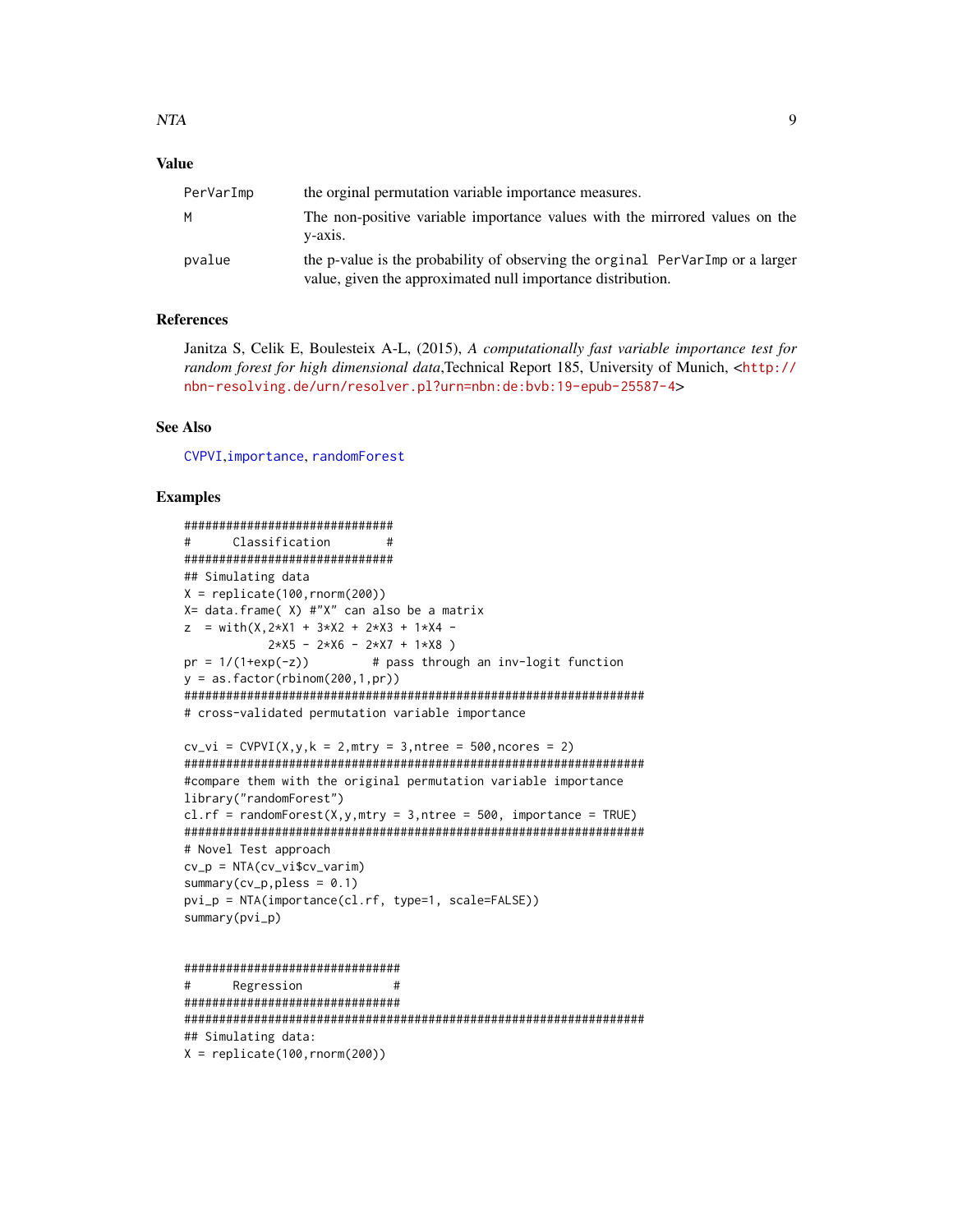```
X = data. frame( X) #"X" can also be a matrix
y = with(X, 2*X1 + 2*X2 + 2*X3 + 1*X4 - 2*X5 - 2*X6 - 1*X7 + 2*X8)##################################################################
# cross-validated permutation variable importance
cv\_vi = CVPVI(X, y, k = 2, mtry = 3, ntree = 500, ncores = 2)##################################################################
#compare them with the original permutation variable importance
reg.rf = randomForest(X, Y, mtry = 3, ntree = 500, importance = TRUE)
##################################################################
# Novel Test approach (not tested for regression so far!)
cv_p = NTA(cv_vi$cv_varim)
summary(cv_p, pless = 0.1)pvi_p = NTA(importance(reg.rf, type=1, scale=FALSE))
summary(pvi_p)
```
<span id="page-9-1"></span>PIMP *PIMP-algorithm for the permutation variable importance measure*

#### Description

PIMP implements the test approach of Altmann et al. (2010) for the permutation variable importance measure VarImp in a random forest for classification and regression.

#### Usage

```
## Default S3 method:
PIMP(X, y, rForest, S = 100, parallel = FALSE, ncores=0, seed = 123, \ldots)
## S3 method for class 'PIMP'
print(x, \ldots)
```
#### Arguments

| Χ        | a data frame or a matrix of predictors                                                                                                                                                                                                           |
|----------|--------------------------------------------------------------------------------------------------------------------------------------------------------------------------------------------------------------------------------------------------|
| У        | a response vector. If a factor, classification is assumed, otherwise regression is<br>assumed.                                                                                                                                                   |
| rForest  | an object of class random Forest, importance must be set to True.                                                                                                                                                                                |
| S        | The number of permutations for the response vector y. Default is S=100.                                                                                                                                                                          |
| parallel | Should the PIMP-algorithm run parallel? Default is parallel=FALSE and the<br>number of cores is set to one. The parallelized version of the PIMP-algorithm<br>are based on mclapply and so is not available on Windows.                          |
| ncores   | The number of cores to use, i.e. at most how many child processes will be run<br>simultaneously. Must be at least one, and parallelization requires at least two<br>cores. If ncores=0, then the half of CPU cores on the current host are used. |
| seed     | a single integer value to specify seeds. The "combined multiple-recursive gen-<br>erator" from L'Ecuyer (1999) is set as random number generator for the paral-<br>lelized version of the PIMP-algorithm. Default is seed = 123.                 |

<span id="page-9-0"></span>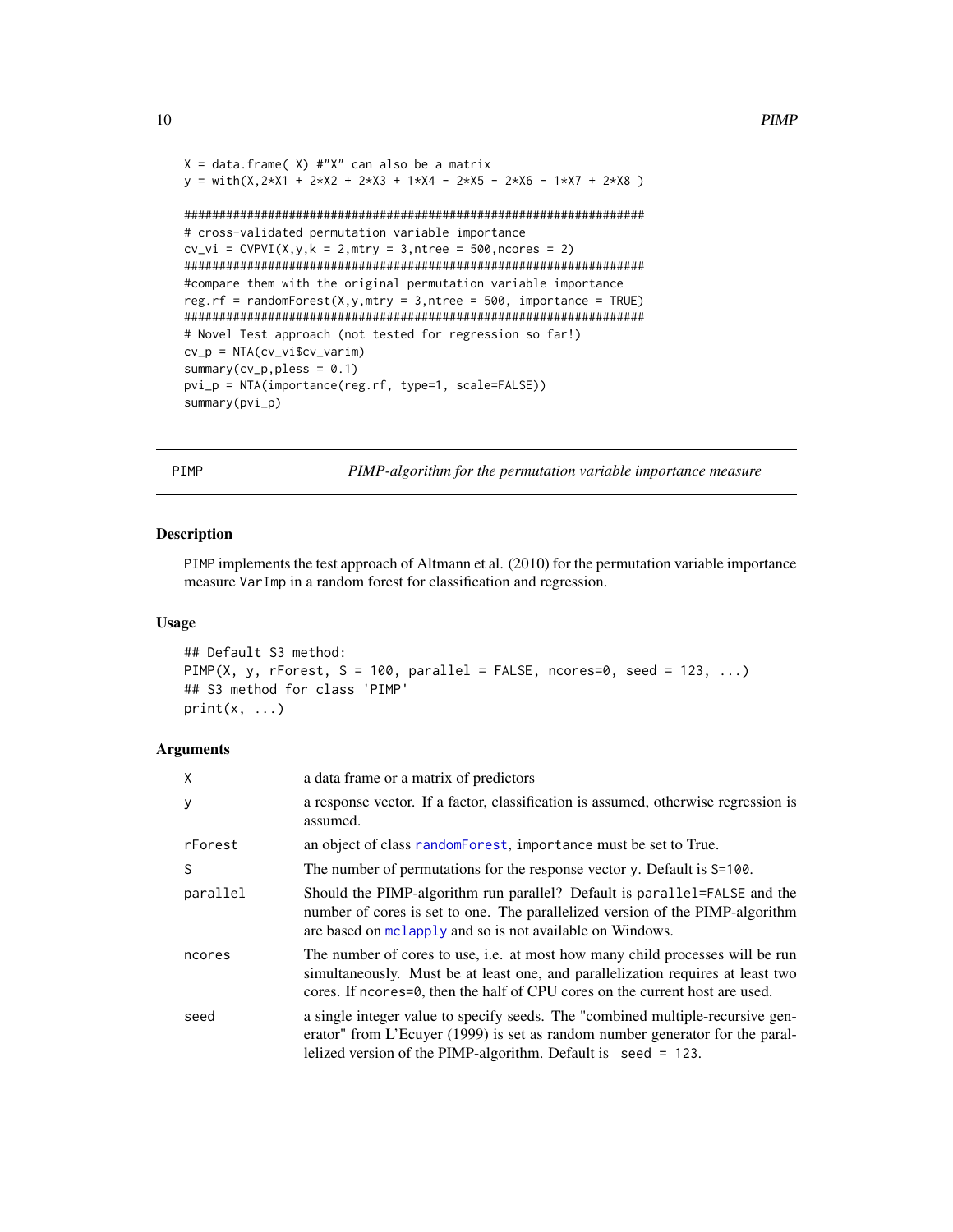# <span id="page-10-0"></span> $PIMP$  11

| $\cdots$                  | optional parameters for randomForest |
|---------------------------|--------------------------------------|
| $\boldsymbol{\mathsf{x}}$ | for the print method, an PIMP object |

# Details

The PIMP-algorithm by Altmann et al. (2010) permutes  $S$  times the response variable  $y$ . For each permutation of the response vector  $y^{*s}$ , a new forest is grown and the permutation variable importance measure ( $VarImp^{*s}$ ) for all predictor variables X is computed. The vector perVarImp of  $S \, VarImp$  measures for every predictor variables are used to approximate the null importance distributions ([PimpTest](#page-11-1)).

# Value

| VarImp    | the <i>original permutation variable importance</i> measures of the random forest.                              |
|-----------|-----------------------------------------------------------------------------------------------------------------|
| PerVarImp | a matrix, where each row is a vector containing the S permuted VarImp measures<br>for each predictor variables. |
| type      | one of regression, classification                                                                               |

# References

Breiman L. (2001), *Random Forests*, Machine Learning 45(1),5-32, <doi:10.1023/A:1010933404324>

Altmann A.,Tolosi L., Sander O. and Lengauer T. (2010),*Permutation importance: a corrected feature importance measure*, Bioinformatics Volume 26 (10), 1340-1347, <doi:10.1093/bioinformatics/btq134>

#### See Also

[PimpTest](#page-11-1), [importance](#page-0-0), [randomForest](#page-0-0), [mclapply](#page-0-0)

```
###############################
# Regression #
##############################
##############################
## Simulating data
X = \text{replicate}(12, \text{rnorm}(100))X = data. frame(X) \#"X" can also be a matrix
y = with(X, 2*X1 + 1*X2 + 2*X3 + 1*X4 - 2*X5 - 1*X6 - 1*X7 + 2*X8)##############################
## Regression with Random Forest:
library("randomForest")
reg.rf = randomForest(X,y,mtry = 3,ntree=500,importance=TRUE)
##############################
## PIMP-Permutation variable importance measure
# the parallelized version of the PIMP-algorithm
system.time(pimp.varImp.reg<-PIMP(X,y,reg.rf,S=10, parallel=TRUE, ncores=2))
# the non parallelized version of the PIMP-algorithm
system.time(pimp.varImp.reg<-PIMP(X,y,reg.rf,S=10, parallel=FALSE))
```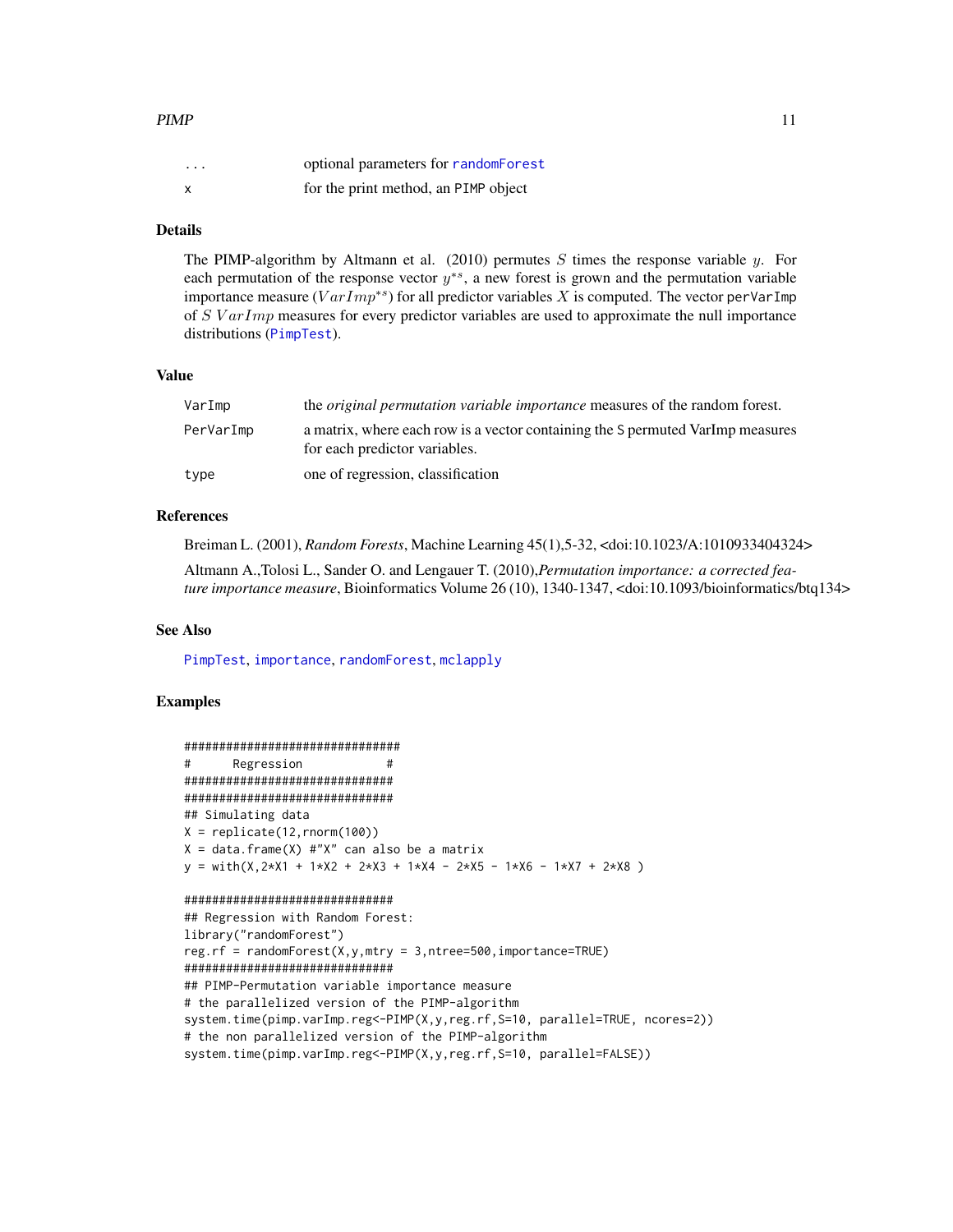```
##############################
# Classification #
##############################
## Simulating data
X = \text{replicate}(12, \text{rnorm}(100))X= data.frame( X) #"X" can also be a matrix
z = with(X, 2*X1 + 3*X2 + 2*X3 + 1*X4 - 1)2*X5 - 2*X6 - 2*X7 + 1*X8pr = 1/(1+exp(-z)) # pass through an inv-logit function
y = as.factor(rbinom{100,1,pr})##############################
## Classification with Random Forest:
cl.rf = randomForest(X, y, mtry = 3, ntree = 500, importance = TRUE)##############################
## PIMP-Permutation variable importance measure
# the parallelized version of the PIMP-algorithm
system.time(pimp.varImp.cl<-PIMP(X,y,cl.rf,S=10, parallel=TRUE, ncores=2))
# the non parallelized version of the PIMP-algorithm
system.time(pimp.varImp.cl<-PIMP(X,y,cl.rf,S=10, parallel=FALSE))
```
<span id="page-11-1"></span>

PimpTest *PIMP testing approach*

#### **Description**

Uses permutations to approximate the null importance distributions for all variables and computes the p-values based on the null importance distribution according to the approach of Altmann et al. (2010).

#### Usage

```
## Default S3 method:
PimpTest(Pimp, para = FALSE, ...)
## S3 method for class 'PimpTest'
print(x, \ldots)
```
#### Arguments

| Pimp     | an object of class PIMP                                                                                                                                                   |
|----------|---------------------------------------------------------------------------------------------------------------------------------------------------------------------------|
| para     | If para is TRUE the null importance distributions are approximated with Gaus-<br>sian distributions else with empirical cumulative distributions. Default is para = FALSE |
| $\cdots$ | optional parameters, not used                                                                                                                                             |
| x        | for the print method, an PimpTest object                                                                                                                                  |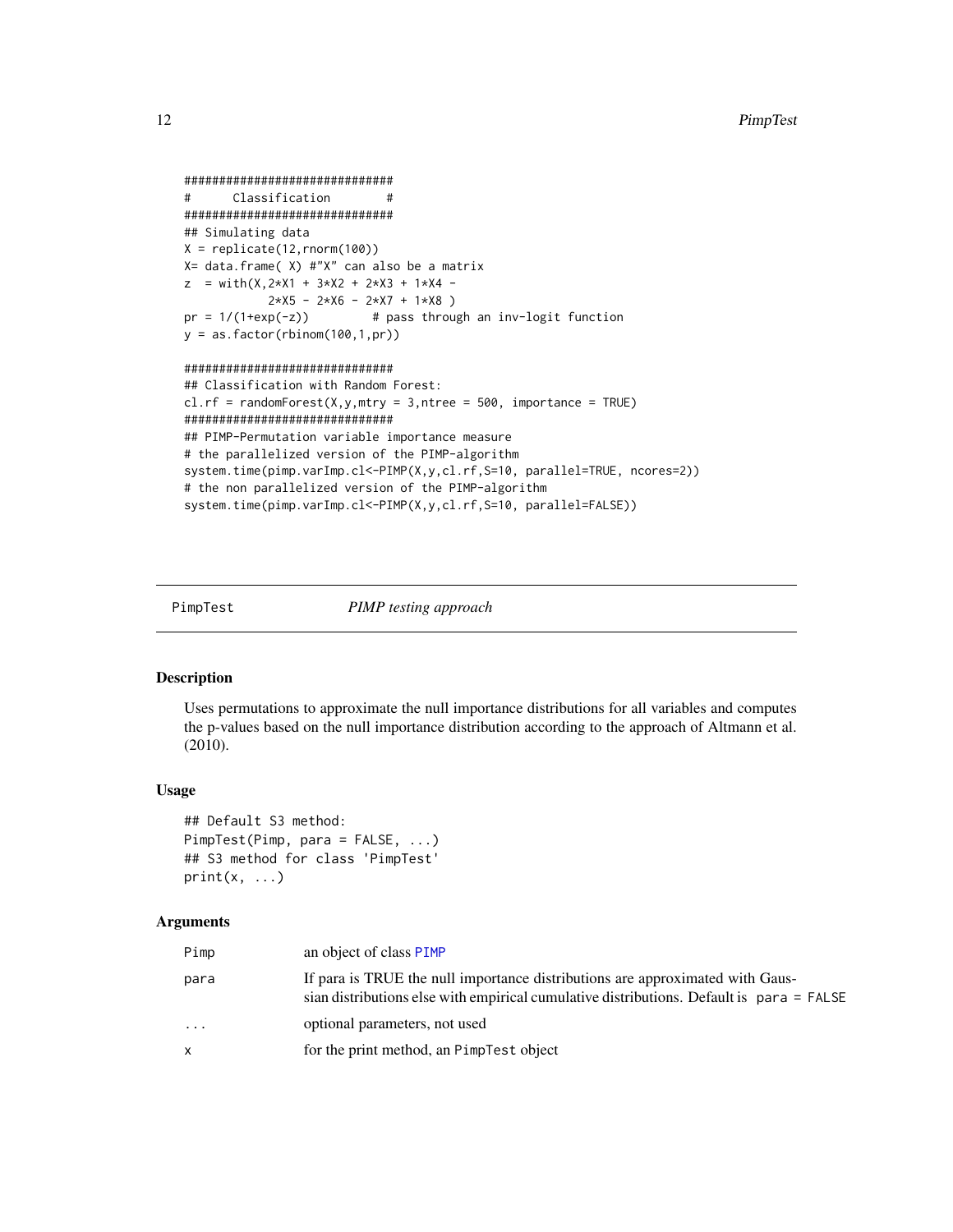#### <span id="page-12-0"></span>PimpTest 13

# Details

The vector per VarImp of  $S$  variable importance measures for every predictor variables from code [PIMP](#page-9-1) are used to approximate the null importance distributions. If para is TRUE this implementation of the PIMP algorithm fits for each variable a *Gaussian distribution* to the S null importances. If para is FALSE the PIMP algorithm uses the empirical distribution of the  $S$  null importances. Given the fitted null importance distribution, the p-value is the probability of observing the *original VarImp* or a larger value.

# Value

| VarImp        | the <i>original permutation variable importance</i> measures of the random forest.                                                                                                                                                   |
|---------------|--------------------------------------------------------------------------------------------------------------------------------------------------------------------------------------------------------------------------------------|
| PerVarImp     | a matrix, where the 1-th row contains the S permuted VarImp measures for the<br>1-th predictor variable.                                                                                                                             |
| para          | Was the null distribution approximated by a Gaussian distribution or by the em-<br>pirical distribution?                                                                                                                             |
| meanPerVarImp | mean for each row of PerVarImp. NULL if $para = FALSE$                                                                                                                                                                               |
| sdPerVarImp   | standard deviation for each row of PerVarImp. NULL if para = FALSE                                                                                                                                                                   |
| p.ks.test     | the p-values of the Kolmogorov-Smirnov Tests for each row PerVarImp. Is the<br>null importance distribution significantly different from a normal distribution<br>with the mean(PerVarImp) and sd(PerVarImp)? NULL if $para = FALSE$ |
| pvalue        | the p-value is the probability of observing the original VarImp or a larger<br>value, given the fitted null importance distribution.                                                                                                 |

# References

Breiman L. (2001), *Random Forests*, Machine Learning 45(1),5-32, <doi:10.1023/A:1010933404324>

Altmann A.,Tolosi L., Sander O. and Lengauer T. (2010),*Permutation importance: a corrected feature importance measure*, Bioinformatics Volume 26 (10), 1340-1347, <doi:10.1093/bioinformatics/btq134>

# See Also

[PIMP](#page-9-1), [summary.PimpTest](#page-14-1)

### Examples

```
###############################
# Regression #
##############################
```

```
## Simulating data
X = \text{replicate}(15, \text{rnorm}(100))X = data-frame(X) #"X" can also be a matrix
y = with(X, 2*X1 + 1*X2 + 2*X3 + 1*X4 - 2*X5 - 1*X6 - 1*X7 + 2*X8)
```
#### ##############################

## Regression with Random Forest: library("randomForest")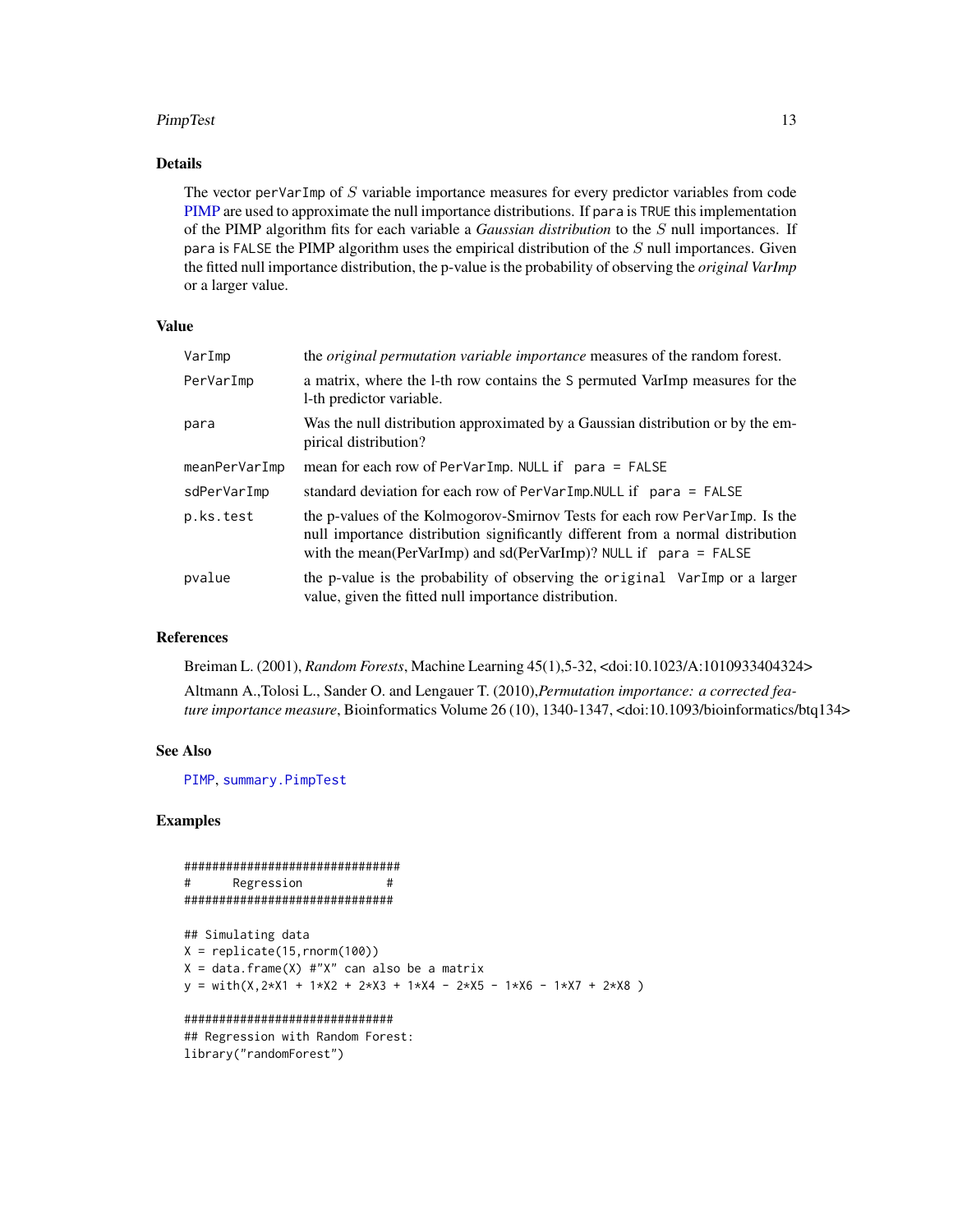```
reg.rf = randomForest(X,y,mtry = 3,ntree=500,importance=TRUE)
##############################
## PIMP-Permutation variable importance measure
system.time(pimp.varImp.reg<-PIMP(X,y,reg.rf,S=100, parallel=TRUE, ncores=2))
pimp.t.reg = PimpTest(pimp.varImp.reg)
summary(pimp.t.reg,pless = 0.1)
##############################
# Classification #
##############################
## Simulating data
X = \text{replicate}(10, \text{rnorm}(200))X= data.frame( X) #"X" can also be a matrix
z = with(X, 2*X1 + 3*X2 + 2*X3 + 1*X4 -2*X5 - 2*X6 - 2*X7 + 1*X8 )
pr = 1/(1+exp(-z)) # pass through an inv-logit function
y = as.factor(rbinom(200,1,pr))
##############################
## Classification with Random Forest:
cl.rf = randomForest(X, y, mtry = 3, ntree = 500, importance = TRUE)##############################
## PIMP-Permutation variable importance measure
system.time(pimp.varImp.cl<-PIMP(X,y,cl.rf,S=100, parallel=TRUE, ncores=2))
pimp.t.cl = PimpTest(pimp.varImp.cl,para = TRUE)
summary(pimp.t.cl,pless = 0.1)
```
summary.NTA *Summarizing the results of novel testing approach*

#### Description

summary method for class "NTA".

#### Usage

```
## S3 method for class 'NTA'
summary(object, pless=0.05,...)
## S3 method for class 'summary.NTA'
print(x, \ldots)
```
# Arguments

| object   | an object of class NTA, a result of a call to NTA.                   |
|----------|----------------------------------------------------------------------|
| pless    | print only p-values less than pless. Default is pless=0.05.          |
| x        | an object of class summary. NTA, a result of a call to summary. NTA. |
| $\cdots$ | further arguments passed to or from other methods.                   |

<span id="page-13-0"></span>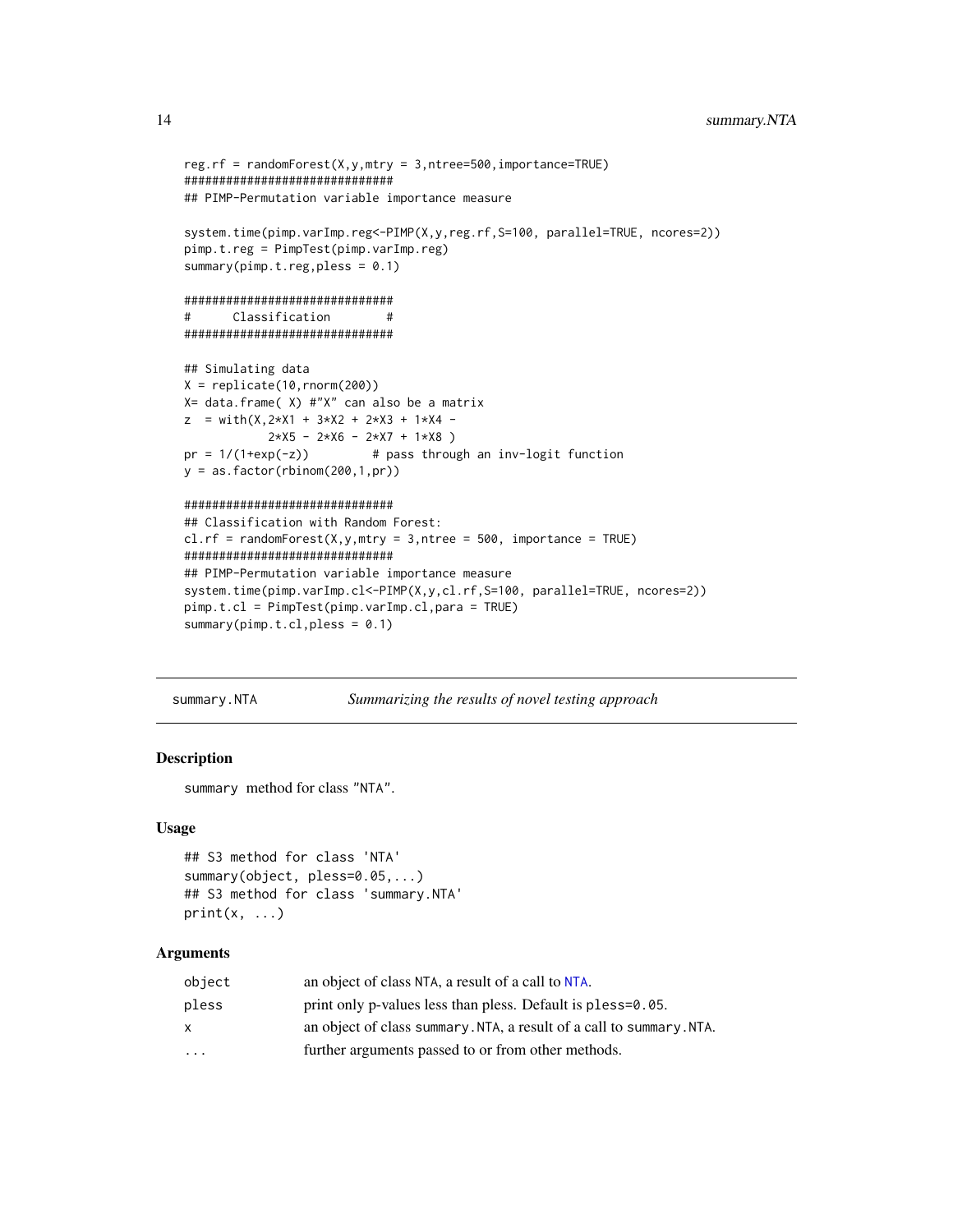# <span id="page-14-0"></span>Details

print.summary.NTA tries to be smart about formatting the permutation variable importance values, pvalue and gives "significance stars".

# Value

| cmat  | a p x 2 matrix with columns for the <i>original permutation variable importance</i><br>values and corresponding p-values. |
|-------|---------------------------------------------------------------------------------------------------------------------------|
| pless | p-values less than pless                                                                                                  |
| call  | the matched call to NTA.                                                                                                  |

# See Also

**[NTA](#page-7-1)** 

<span id="page-14-1"></span>

| summary.PimpTest | Summarizing PIMP-algorithm outcomes |  |
|------------------|-------------------------------------|--|
|                  |                                     |  |

# Description

summary method for class "PimpTest".

# Usage

```
## S3 method for class 'PimpTest'
summary(object, pless=0.05,...)
## S3 method for class 'summary.PimpTest'
print(x, \ldots)
```
# Arguments

| object   | an object of class PimpTest, a result of a call to PimpTest.                   |
|----------|--------------------------------------------------------------------------------|
| pless    | print only p-values less than pless. Default is pless=0.05.                    |
| x        | an object of class summary. PimpTest, a result of a call to summary. PimpTest. |
| $\cdots$ | further arguments passed to or from other methods.                             |

# Details

print.summary.PimpTest tries to be smart about formatting the VarImp, pvalue etc. and gives "significance stars".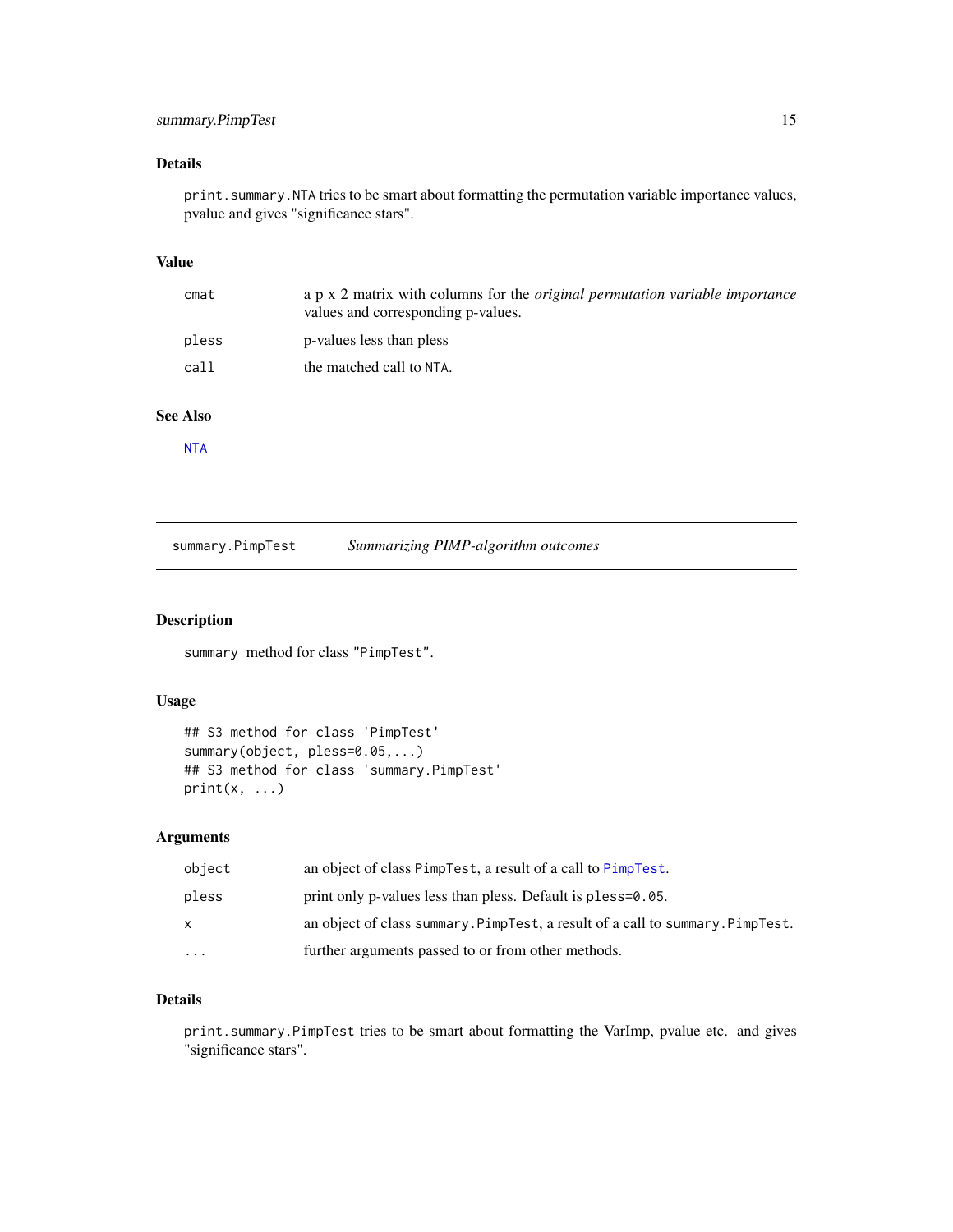# <span id="page-15-0"></span>Value

| cmat      | a p x 3 matrix with columns for the mean (PerVarImp), sd (PerVarImp) and the<br>the p-values of the Kolmogorov-Smirnov Tests. |
|-----------|-------------------------------------------------------------------------------------------------------------------------------|
| cmat2     | a p x 2 matrix with columns for the <i>original permutation variable importance</i><br>values and corresponding p-value.      |
| para      | Shall the null distribution be modelled by a Gaussian distribution?                                                           |
| pless     | p-values less than pless                                                                                                      |
| call      | the matched call to PimpTest.                                                                                                 |
| call.PIMP | the matched call to PIMP.                                                                                                     |
| type      | one of regression, classification                                                                                             |

# See Also

[PimpTest](#page-11-1), [PIMP](#page-9-1)

<span id="page-15-1"></span>VarImpCVl *Fold-specific permutation variable importance measure*

# Description

Compute fold-specific permutation variable importance measure from a random forest for classification and regression.

#### Usage

VarImpCVl(X\_l, y\_l, rForest, nPerm = 1)

# Arguments

| $X_1$   | a data frame or a matrix of predictors from the 1-th data set                                                                                          |
|---------|--------------------------------------------------------------------------------------------------------------------------------------------------------|
| $v_1$   | a response vector from the 1-th data set. If a factor, classification is assumed,<br>otherwise regression is assumed.                                  |
| rForest | an object of class random Forest, keep forest must be set to True. The 1-th Forest<br>based on observations that are not part of the 1-th data set.    |
| nPerm   | Number of permutations performed per tree for computing fold-specific permu-<br>tation variable importance. Currently only implemented for regression. |

# Details

The fold-specific permutation variable importance measure is computed from permuting predictor values for the l-th data set: For each tree, the prediction error on the l-th data set is recorded. Then the same is done after permuting each predictor variable from the l-th data set. The difference between the two prediction errors are then averaged over all trees.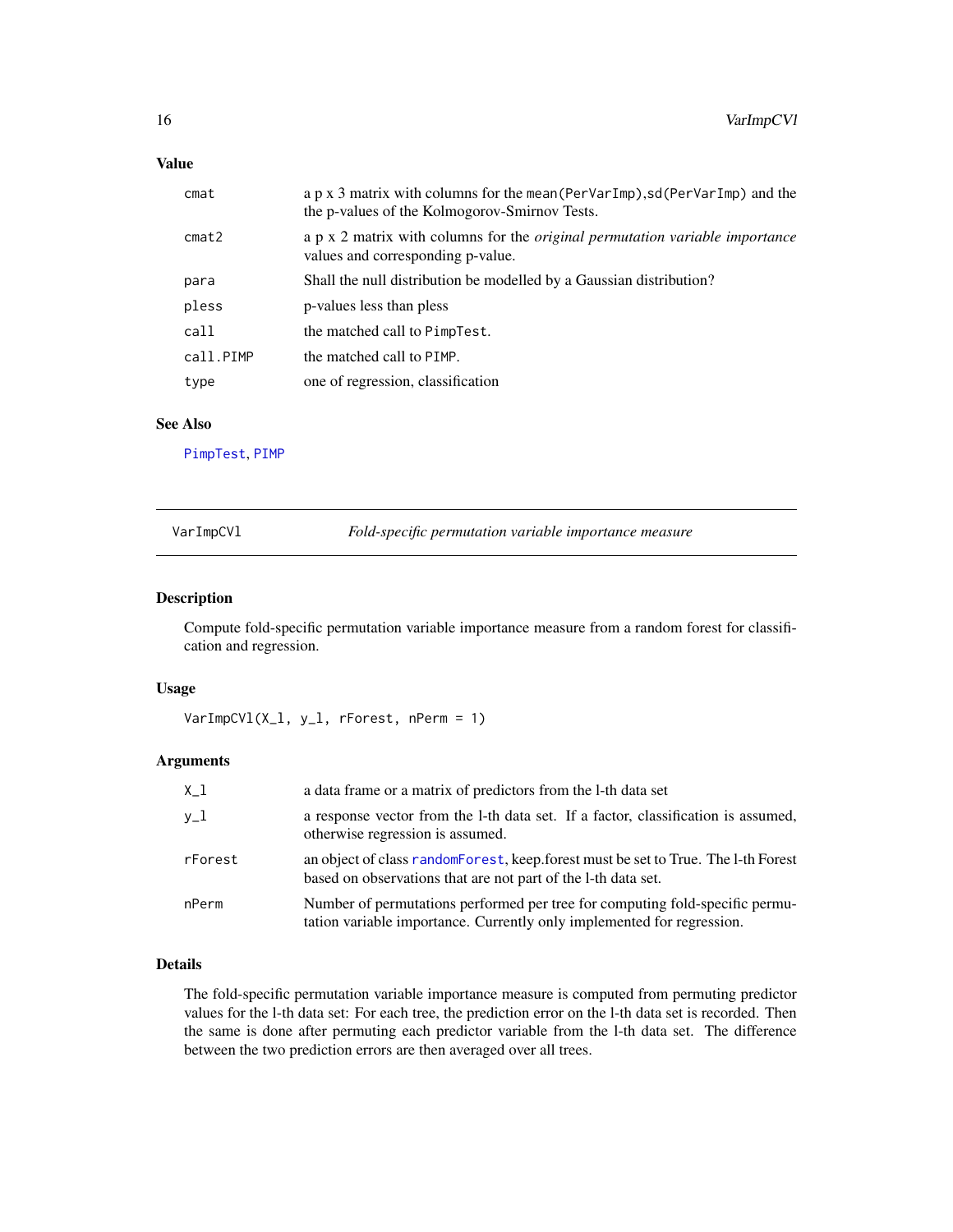# <span id="page-16-0"></span>VarImpCV1

#### **Value**

| fold_importance |                                                                                                                                                                                    |
|-----------------|------------------------------------------------------------------------------------------------------------------------------------------------------------------------------------|
|                 | Fold-specific permutation variable importance measure. For classification the<br>mean decrease in accuracy over all classes is used, for regression the mean de-<br>crease in MSE. |
| type            | one of regression, classification                                                                                                                                                  |

# **References**

Janitza S, Celik E, Boulesteix A-L, (2015), A computationally fast variable importance test for random forest for high dimensional data, Technical Report 185, University of Munich, <http:// nbn-resolving.de/urn/resolver.pl?urn=nbn:de:bvb:19-epub-25587-4>

#### **See Also**

importance, randomForest

```
##############################
     Classification #
###############################
## Simulating data
X = \text{replicate}(8, \text{norm}(100))X= data.frame( X) #"X" can also be a matrix
z = with(X, 5*X1 + 3*X2 + 2*X3 + 1*X4 -5*X5 - 9*X6 - 2*X7 + 1*X8)
pr = 1/(1+exp(-z))# pass through an inv-logit function
y = as.factor(rbinom{100,1,pr})## Split indexes 2- folds
k = 2cuts = round(length(y)/k)from = (0:(k-1)*cuts)+1to = (1:k*cuts)rs = sample(1:length(y))1 = 1## Compute fold-specific permutation variable importance
library("randomForest")
lth = rs[from[1]:to[1]]# without the 1-th data set
XI = X[-1th, ]y1 = y[-lth]cl.rf_l = randomForest(Xl, yl, keep.forest = TRUE)# the 1-th data set
X_l = X[lth, ]y_l = y[lth]# Compute 1-th fold-specific variable importance
```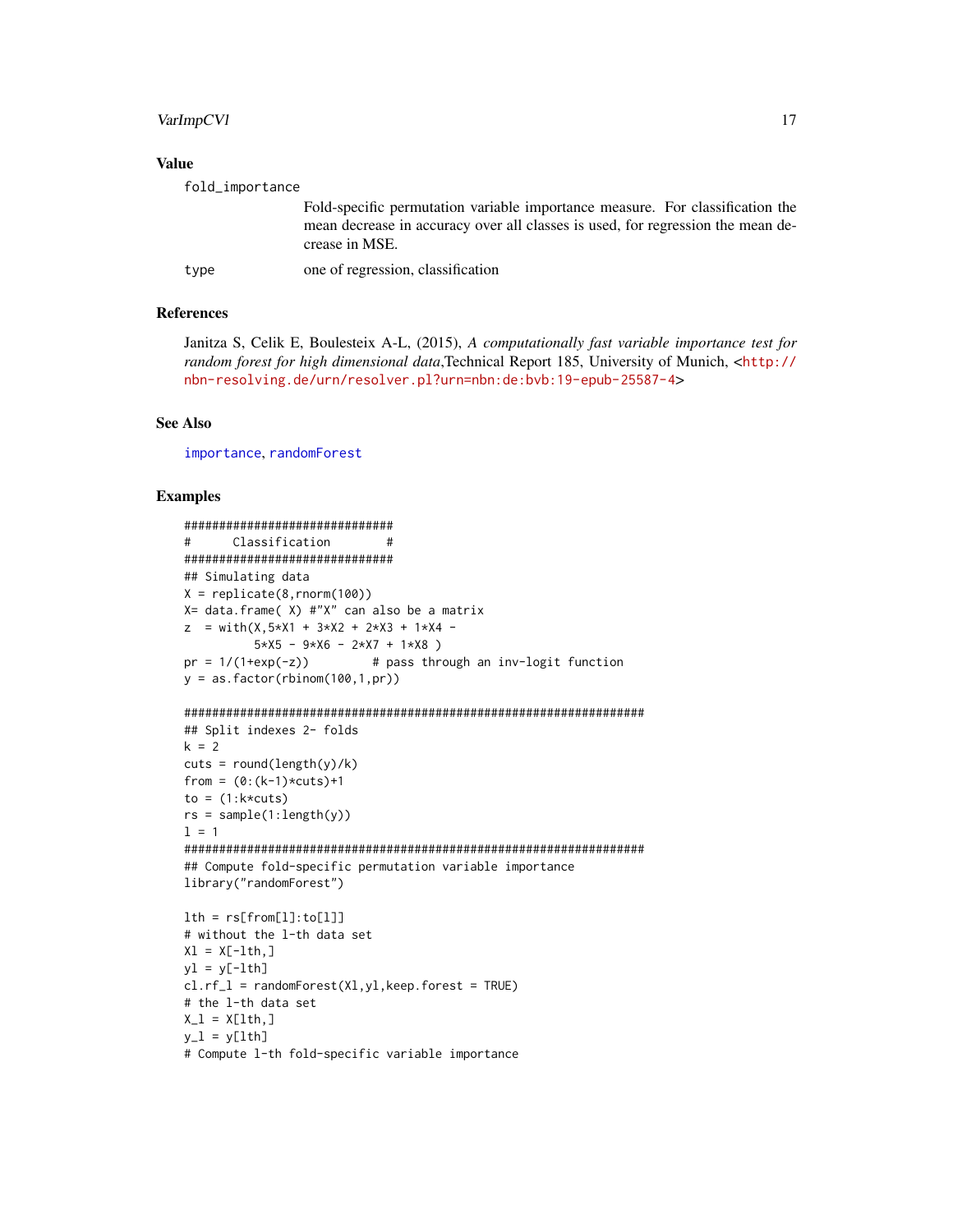```
cvl_varim=VarImpCVl(X_l,y_l,cl.rf_l)
```

```
*******************************
#Regression
                   ### Simulating data:
X = \text{replicate}(15, \text{norm}(120))X = data. frame( X) #"X" can also be a matrix
y = with(X, 2*X1 + 2*X2 + 2*X3 + 1*X4 - 2*X5 - 2*X6 - 1*X7 + 2*X8)## Split indexes 2- folds
k = 2cuts = round(length(y)/k)from = (0:(k-1)*cuts)+1to = (1:k*cuts)rs = sample(1:length(y))1 = 1
```

```
## Compute fold-specific permutation variable importance
library("randomForest")
```

```
lth = rs[from[1]:to[1]]# without the 1-th data set
X1 = X[-1th, ]y1 = y[-lth]reg.rf_1 = randomForest(X1,y1,keep.forest = TRUE)# the 1-th data set
X_l = X[lth, ]y_l = y[lth]# Compute 1-th fold-specific variable importance
CVVI_1 = VarImpCV1(X_1, y_1, reg.rf_1)
```
18